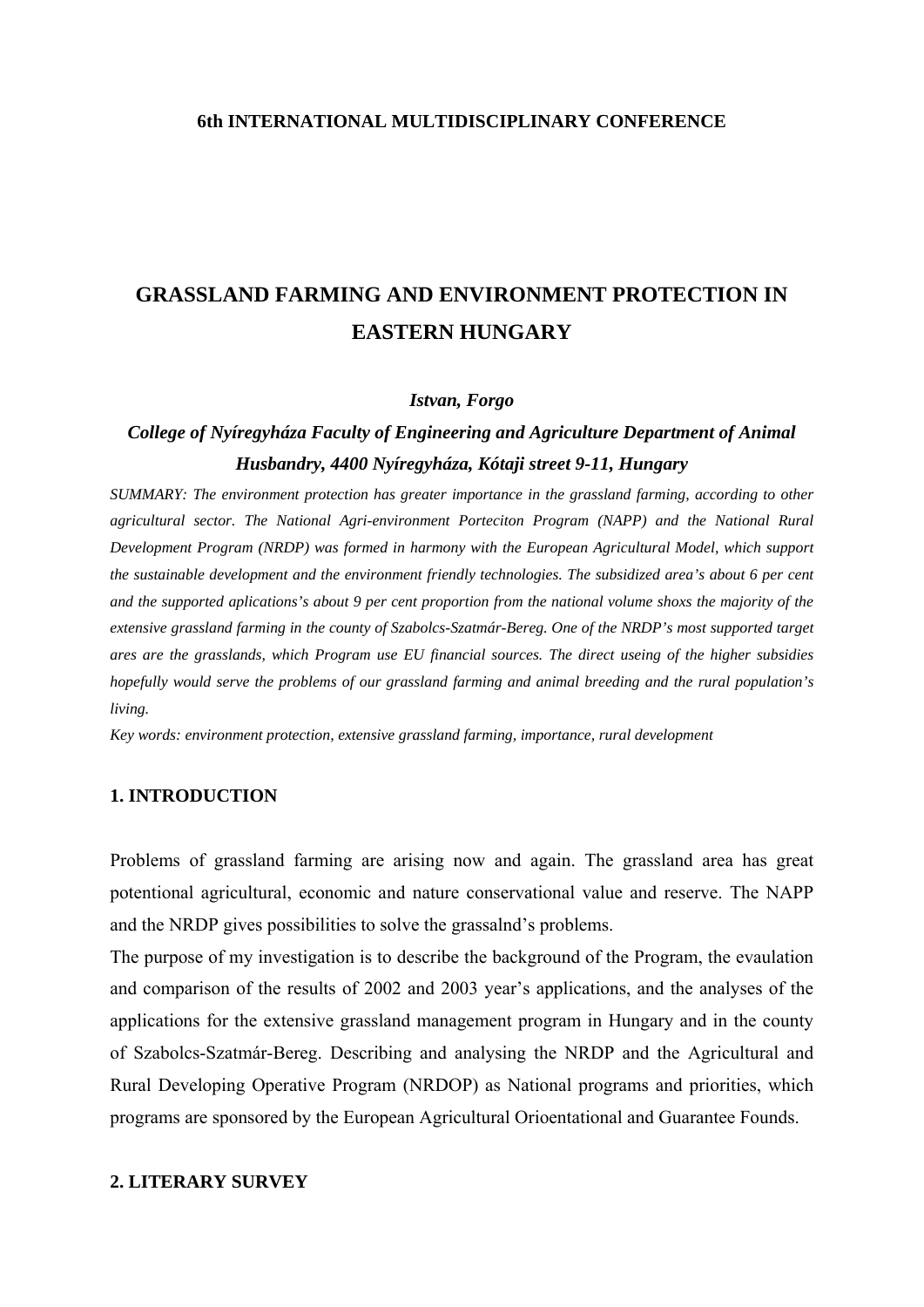From the early '90-s the great agricultural farming systems come to an end, which influenced well our environmental condition, except for the uncultivated areas. Szabó, (2001b) mentioned among the benefits the less environmental loading with nitrate, the ceasing of the irresponsible use of artifical fertilizers and plant-protecting agents. The environmental policy has to spread over farming and economic regions – which includes the agricultural policy – to succeed the sustainable, environment protectional, economical and social developement's angles (Internet 1).

#### **2.1. Agro-environment Protection**

According to the Határozatok Tára (1999) and Tar (2002) findings nowadays the rural areas are not only the places of the agricultural production, but they are biological areas, place of the country's people life, which areas we have to be protected and supported in the future. In harmony with it the European Comittee created the unified rural developement decree (1257/1999 EC decree) (OJ, 1999), respectively that modifying 1783/2003 EC (OJ, 2003) rule. Based on the principle of these rules the Government of Hungary created the NAPP, the NRDOP and useing its priorities came into existence the NRDP. Analysing the decisions of the 1999's Berlin Conference's Szabó (2001a, 2001b) one of the most important target on the CAP-reform is to preserve and improve the countryside. The NRDP's SWOT-analysis emphasizes Hungary's unique landscape, natural conditions and the low environment loading. Based on Hungary's strength we have posssibilities in land use structures which are adequate to the land conditions. We also have possibilities regarding useing the grasslands, the sensitive natural areas and in the cultivating of the uncared grasslands (NRDP, 2003). In my wiew we have to take advantagaes of these posibilities as soon as possible. The NAPP's arrangements are assumes in target programs (Ángyán et al., 1999).

Accoring to Szabó et al., (2003) opinions the subsidies of the Program are based on cultivated lands and the farmers could compete for supplementary applies. The farmer who volunteer to join the program, conclude an agreement for five years. In this agreement the farmer accept to execute the target program's regulations, and for these the farmers shall get fixed land based subsidies in the accepted term.

## **2.2. Connections between the NRDOP, the NRDP and the CAP**

The NRDOP aim at the realization of the CAP-reform's "European Agricultural Model". The NRDOP serve as a basis for the sustainable development and for the improvement of the rural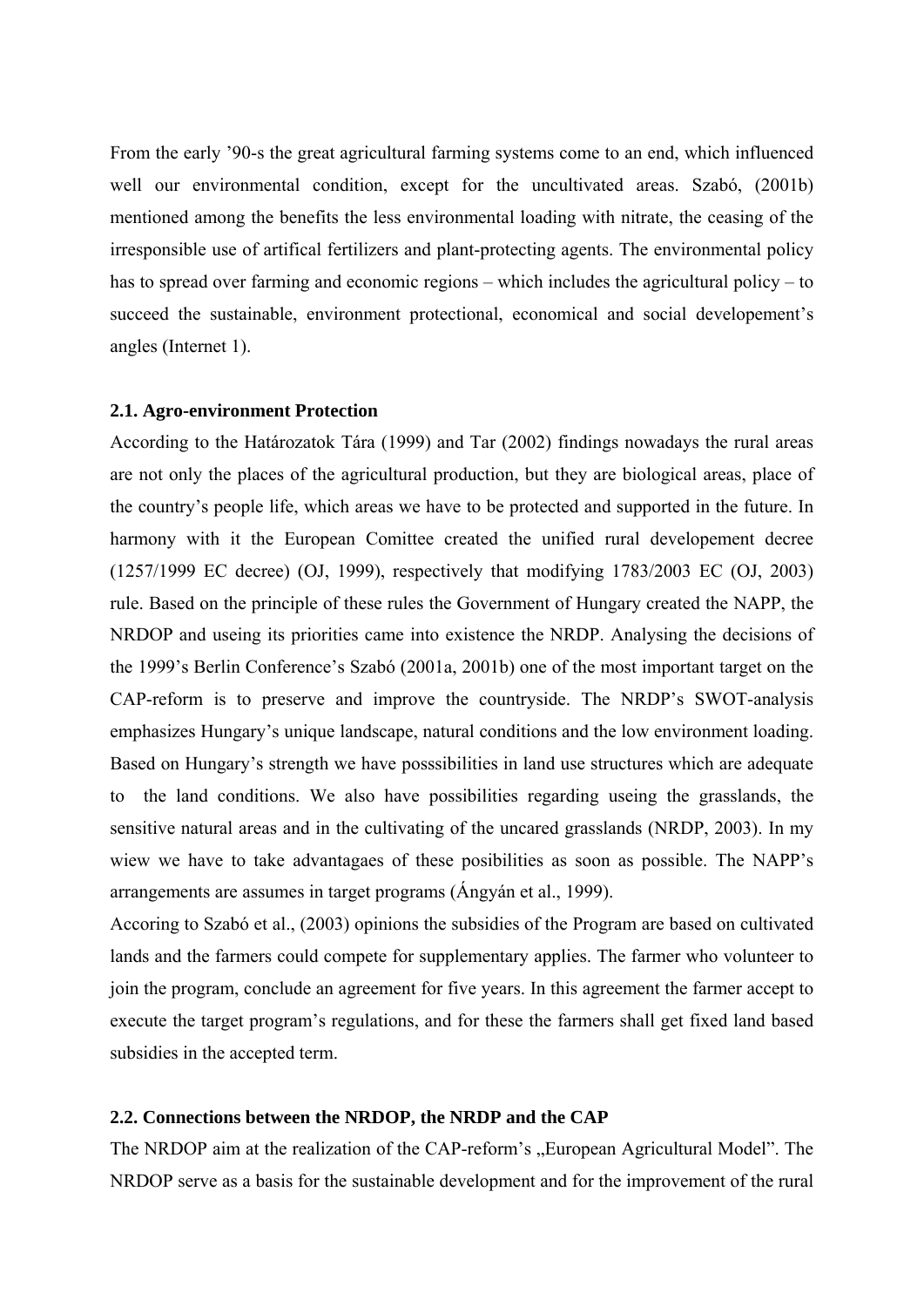areas. The NRDP make the NRDOP complete, which relate to period between 2004 and 2006. Its aim is to promote the farmer's profitable production, to increase the circumstances of farmer's life, be in harmony with nature conservastion regulations. The NRDOP's first and second priority help the half self-reliant farms, and help to suit the hygienical, animal wellfare and environment protectional directions (AVOP, 2004).

#### **2.3. Extensive grassalnd farming**

Maybe the extensive grassland farming has a largest importance for land-protecting and economic reasons from the agricultural systems, because lots of protected species are live in these fields (Ángyán et al., 1999). In relation with Hungary's close to 1.1 million hectare of grassalnds I have the next reflections. In Hungary the grasslands are mostly pastures or pastures and hay-fields. Great part of our grasslands produce on wery bad and unfertile soli conditions. 70% of the grassland yields low crops, their productivity lags behind from potential yields (Forgó, 2004b), respectively great part of their yields are not productive, and unfortunately we don't utilize it's favourable conditions (NVT, 2003). More than half of grassland are extensively utilized, valuable from the viewpoint of nature conservation, they have unique flora, rich insect and bird fauna. One of the NRDP's priorities is the **environment friendly agriculture, the rational land using and the improvement of the rural regions**.

One of the general objects of the Agricultural environment conservation is to make cultivated the non utilized grass- and arable lands with extensive utilizational methods and landprotectional functions (NVT, 2003). In the investigated area the proportion of the non utilized, abandoned grasslands is high, which damage the landscape, origin of some agricultural hygienic and human health problems because of the weeds (e.g. Ambrosia elatior), patogens and pests on them.

# **3. EXPERIENCES OF THE NAPP IN THE COUNTY OF SZABOLCS-SZATMÁR-BEREG**

Evaulating the target program achievements in 2002 and 2003 in the county of Szabolcs-Szatmár-Bereg, is indispensable to know the national data, as a base for comparison. The data are shown in the *table 1 and 2*.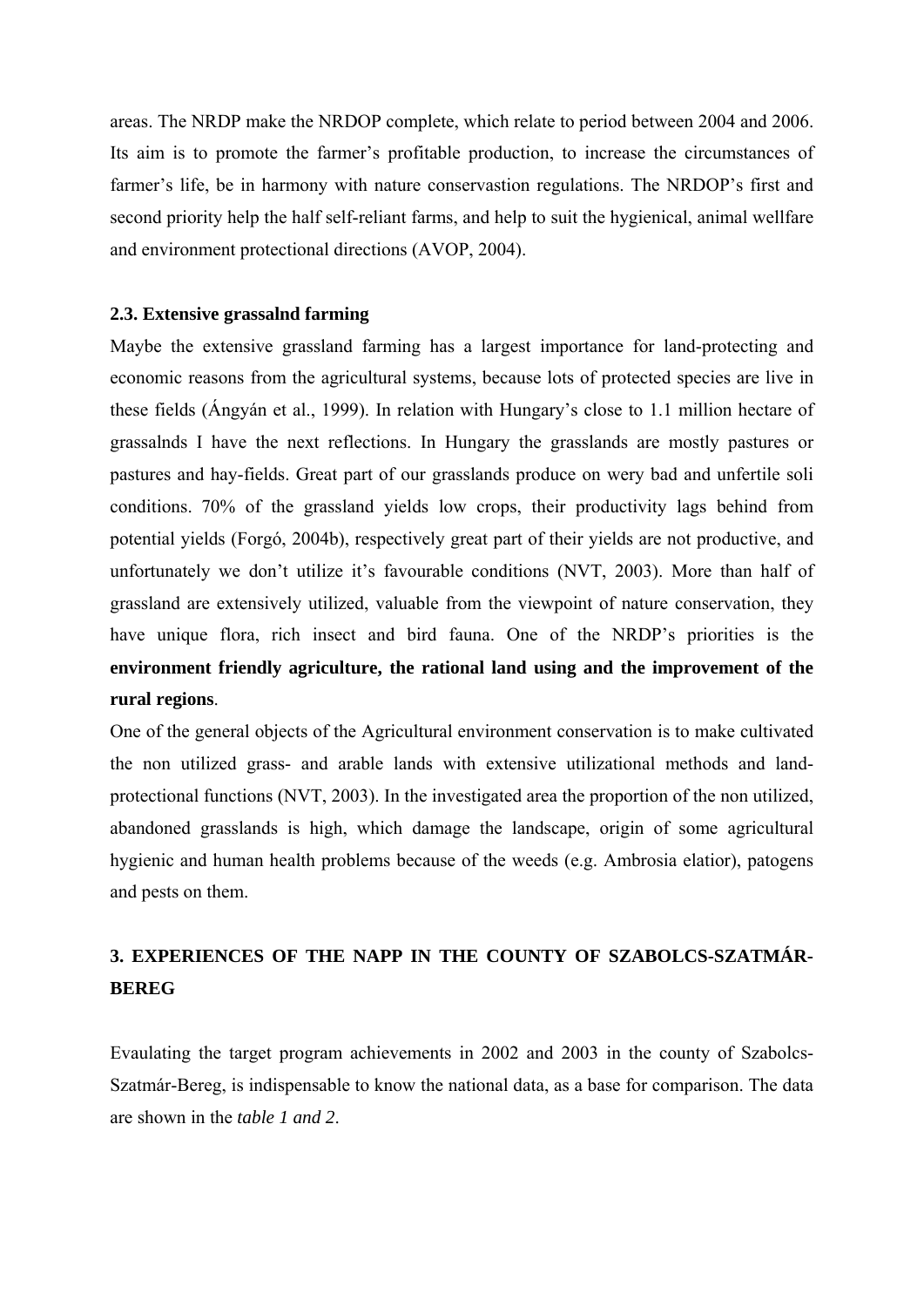| <b>Denomination</b>              | Agricultural area | Grassland area of its |               |               |
|----------------------------------|-------------------|-----------------------|---------------|---------------|
|                                  | (thousand ha)     | $\%$                  | (thousand ha) | $\frac{0}{0}$ |
| County of Szabolcs-Szatmár-Bereg | 393               | 6,7                   | 66,4          | 16,89         |
| Hungary                          | 5865,4            | 100                   | 1061,2        | 18,09         |

*Table 1:* The agricultural fields and grasslands in the investigated area in 2002

Source: KSH (2002a); KSH (2002b)

In the county of Szabolcs-Szatmár-Bereg the ratio of grasslands is near to the national average, which ratio is based on the agricultural areas. The grassland area of the county of Szabolcs-Szatmár-Bereg covers the 6.26% of Hungary's one. The value of the subsidized area increased to 5.6% in the investigated county and to 10.5% in Hungary respectively from 2002 to 2003. The ratio of the subsidized grasslands (5.95%) decreased compared to the national subsidized grasslands in the year of 2003. 7.57% in 2002, 7.99% in 2003 of the Szabolcs-Szatmár-Bereg county's grasslands received government subsidy in the extensive grassland farming program (*see in Table 1*). The obtained government subsidy has changed completely the same as the subsidized grassland sreas in the two investigated years.

| Denomination      | Subsidized area |               |          | Number of supported<br>applications |       |               | Obtained subsidy |      |         |               |         |               |
|-------------------|-----------------|---------------|----------|-------------------------------------|-------|---------------|------------------|------|---------|---------------|---------|---------------|
|                   | 2002            |               | 2003     |                                     | 2002  |               | 2003             |      | 2002    |               | 2003    |               |
|                   | thousand        | $\frac{0}{0}$ | thousand | $\frac{0}{0}$                       | piece | $\frac{0}{0}$ | piece            | $\%$ | million | $\frac{0}{0}$ | million | $\frac{0}{0}$ |
|                   | ha              |               | ha       |                                     |       |               |                  |      | Ft      |               | Ft      |               |
| County of         |                 |               |          |                                     |       |               |                  |      |         |               |         |               |
| Szabolcs-Szatmár- | 5.03            | 6.23          | 5.31     | 5.95                                | 138   | 10.45         | 149              | 8.94 | 40.25   | 6.23          | 53.1    | 5.95          |
| Bereg             |                 |               |          |                                     |       |               |                  |      |         |               |         |               |
| Hungary           | 80.69           | 100           | 89.14    | 100                                 | 1320  | 100           | 1667             | 100  | 645.51  | 100           | 892.27  | 100           |

*Table 2:* The data of the extensive grassland farming project of the NAPP

Source: FVM (2004); FVM Szabolcs-Szatmár-Bereg Megyei Hivatala (2003); Internet 1 and private calculation

It was calculated from the *Table 2*, that there is 36.45 ha of grassland area for each supported application in the county of Szabolcs-Szatmár-Bereg in the year of 2002, and 35.64 ha in the year of 2003, which accounts for the small farm sizes in the county. The decreasing of the average applicated grassland areas was smaller than the national value, which shows the majority of the target program. I point out that the share of the subsidized areas (6%) and the share of the supported applications from the national data refer to the importance – considering the expansions – of the extensive grassland farming (Forgó, 2004a).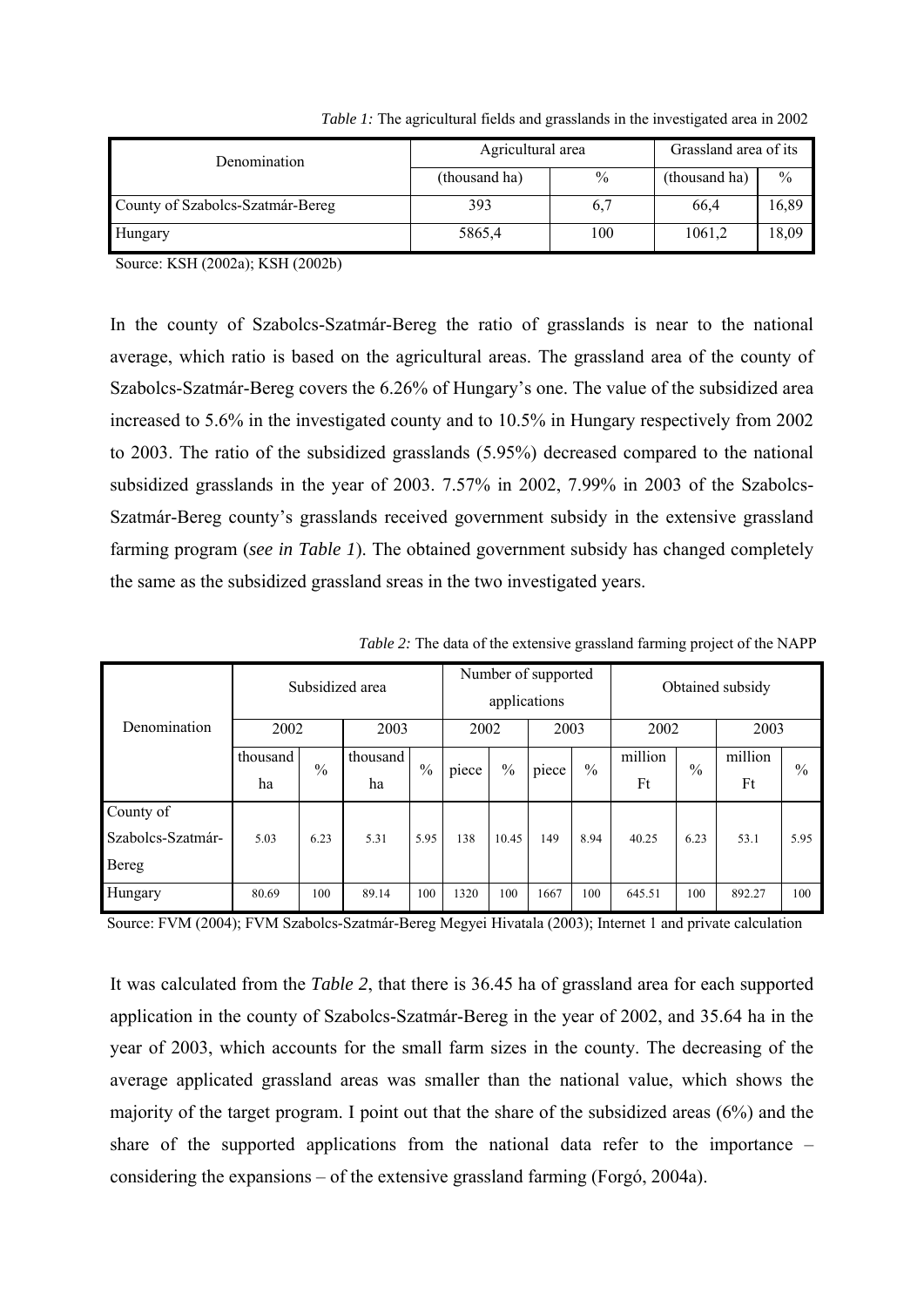The animal approach subsidy is closely connected to extensive grassland farming program, which has changed considerably in 2003. I think that is important to stress the increasing of the appliable animal species, with getting in the goat, horse, deer, poultry and bee. According to FVM (2004) data in the county of Szabolcs-Szatmár-Bereg 42585.6 thousand HUF subsidy was paid under this regulation, which comes to 8.6% of the national value (495575.3 thousand HUF). In 2003 could apply for subsidy for their disposable livestock's ecological or extensive keeping, between 40 and 10000 HUF/head amount.

The payment of the 2004 year's land based subsidies slided through 2005, the land based payments are stalling.

# **4. POSSIBILITES OF THE GRASSLAND UTILIZATION APPLICATIONS**

As the Agricultural Environment-protection provision prescibes, the farmers have to involves the "Sensible Farming Practice" on their whole farm, which regulated with the 4/2004 (I. 13.) FVM decree. As the decree prescribes, the animal density would not rise over 1.8 animal unit (AU) in case of cattle , sheep, goat and wild species; in case of poultry, the 1.4 AU; and in case of swine the 1 AU. Ont he hay-fields, the farmers have to collect the hay not later than 30 days after cutting. Burning of grasslands in not allowed.

#### **4.1. Agricultural environment-protectional base program**

From 2004 the grassland subsidies are appliable in the NRDP's Agricultural environmentprotectional base program's grassland farming target program. The target program is distinguished the grasslands by their sensitivity. The NAPP set this distinguished subsidy as a target, but unfortunately due to the lack of the financial surces and the absence of the political will, this fractioned subsidy doesn't exist. In the horizontal grassland farming program serves the existing grassland's protection, on the other hand it serves the about 250 000 ha unfertile arable land's returfing (NVT, 2003). Tipical forms of the sandy grassland farming are can be found in the Kiskunság, Nyírség, Belső-Somogy and in the Kisalföld. The great variety of associations and the number of the protectable species stress their importance.

#### **4.2. Application**

Cocluding the five year's agreement available between 1. September and 30. October in every year, the farmers could register for the government subsidies between 1. April and 15. May. The Agricultural environment-protectional program's target area 269700 ha up to 2006, its